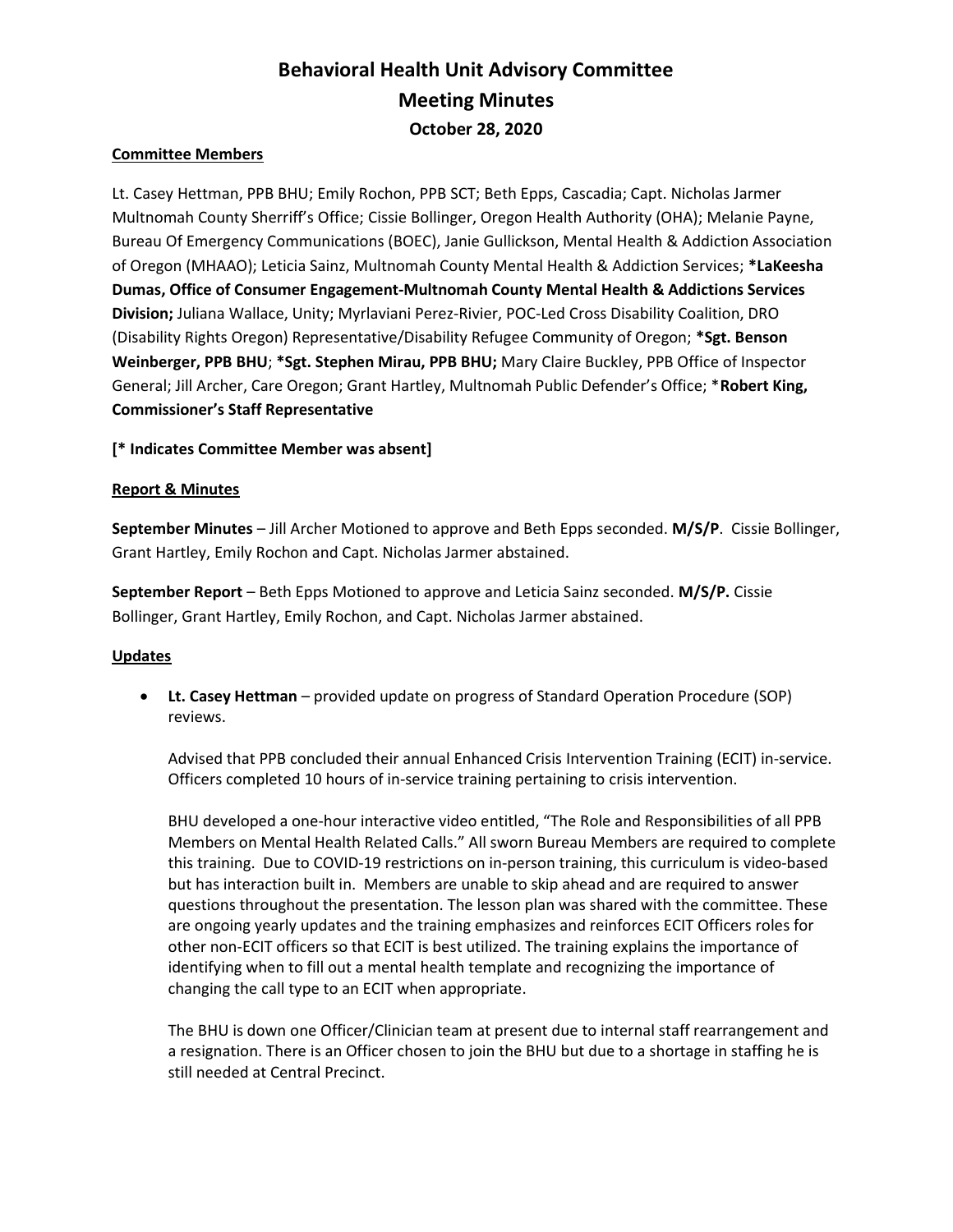BHU assignment criteria has remained the same. Assigned cases are down about 12 per month, which is approximately 48 cases per month. 46% of referrals are being assigned.

• Coalition of Advisory Groups – Janie Gullickson – The name has been changed from, "Coalition of Councils," to the Coalition of Advisory Groups (CAG). The next meeting will be held on 11/02/2020 at 5:30pm. BHUAC Committee members indicated they had interest in attending the meeting.

## Committee Work:

- Review and update BHUAC Bylaws (last updated 2017) (NOT DISCUSSED THIS MEETING Prioritizing for Next Meeting)
- SOP #2-2 Review Threat Assessment Referral Program, (TARP) DRAFT REVIEW.

In Policy section - Review HIPPA substantive disorder language.

A committee member questioned if someone else will be reviewing this SOP from the other units.

 $\circ$  The answer is no because the TARP program/system is overseen and managed by BHU.

A committee member inquired if this system is biased?

 $\circ$  The response detailed that BHU Sergeants are the individuals who triage each referral. Anything that is assigned needs concrete evidence to move forward. The concerns have to be verifiable. The intention of the TARP program is in no way looking to target individuals. This system was created as a means to find efficiencies, create cohesiveness within the Bureau and ultimately getting information to the correct people in a timely manner.

A request to provide an anonymous example of a case and what the ultimate action/resolution looked like was requested by the committee.

 $\circ$  BHU gave three examples across the targeted threat spectrum to illustrate the benefits of TARP.

Specifically what constitutes a TARP referral? The committee recommended that the BHU put this process of assignment into writing to preemptively reduce a bias line of thinking or presumption.

 $\circ$  BHU stated that, in the TARP SOP Draft as it stands now, Section I, and para.4 specifies what constitutes a TARP referral.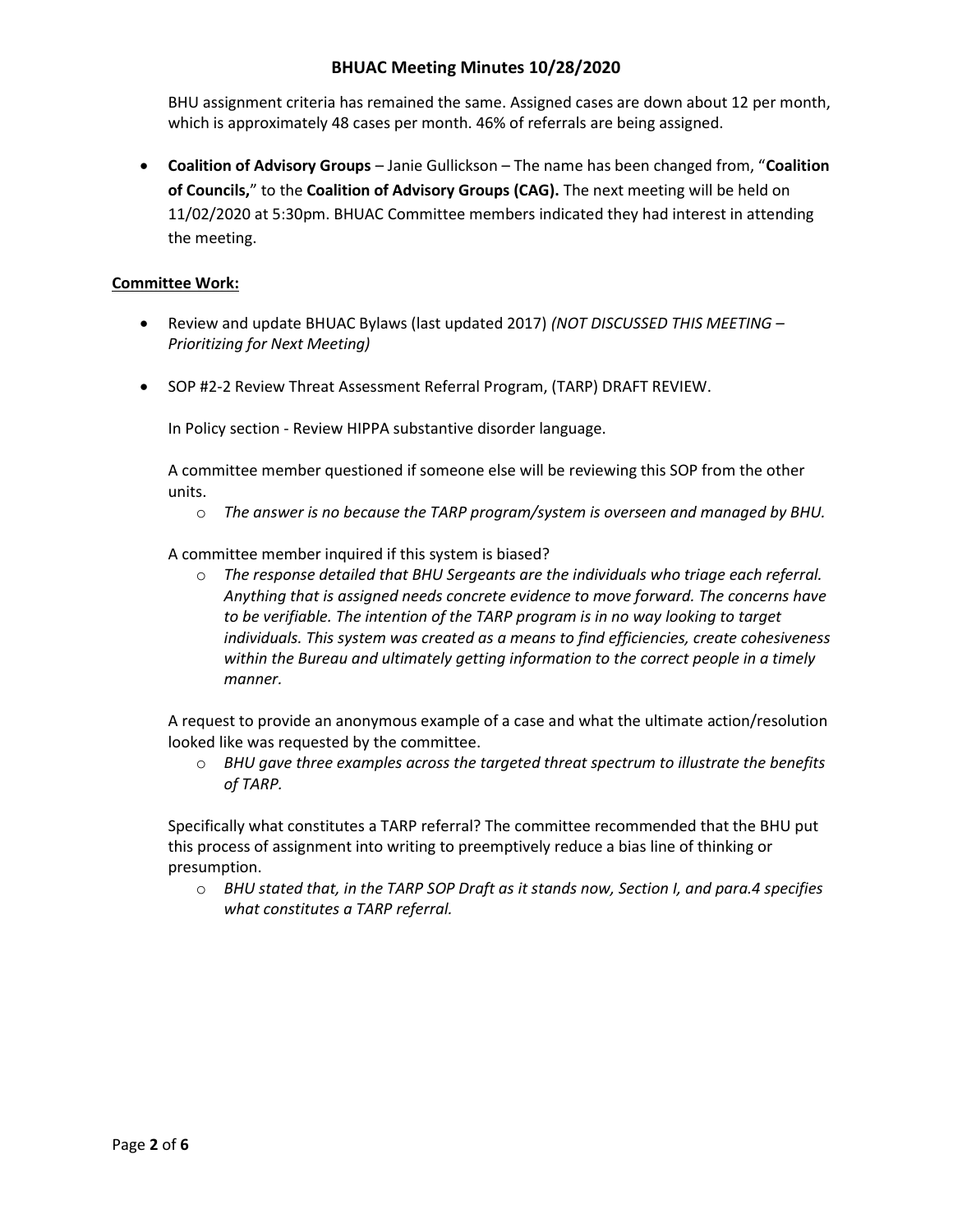A committee member inquired about the process of purging the TARP system – after one year of no contact by police the individual goes out of the system. Prior to the purge the record reflects, "if the person was never assigned or never had police contact." Committee members recommended a section in reference to the referral purge process be added to the SOP.

- $\circ$  BHU stated that in the TARP SOP Draft as it stands now, Section III, "Reporting, Compliance and Retention" contains information regarding retention policies.
- o The Portland Police Bureau recognizes they have a responsibility to insure the information contained within the TARP is maintained, used and protected appropriately. This SOP and its obligations are subject to audit by PPB. PPB agrees to maintain all records relating to operations consistent with PPB procedures governing records retention.
- o The BHU Sergeant, with the assistance of the BHU Crime Analyst, will prepare a compliance report on an annual basis to conform to the calendar year. The TARP annual audit will be reviewed through channels to the Assistant Chief of Operations. The annual audit will identify who was granted access to TARP, any outside information requests and any exceptions granted by the Community Services Division (CSD) Captain. If discrepancies or concerns are found during the annual audit, the Community Services Division Captain will prepare a report that details the merit of the inquiries and propose a solution to any inquiries identified that do not fall within the scope of this SOP.
- $\circ$  Information about an individual will be purged from the TARP 10 (ten) years after the last known law enforcement contact.

A request to clarify spectrum of thresholds to get assigned within the SOP's and to provide a non-exhaustive list of what the criteria would be.

- $\circ$  BHU stated that, in the TARP SOP Draft as it stands now, Section I, and para.4 specifies what constitutes a TARP referral. BHU stated that it would look at creating examples to go with the assignment definitions, with the understanding that not all referrals are "created equal" and sometimes referrals fit into multiple assignment criteria.
- $\circ$  Also, BHU reiterated that each individual who uses this program is trained individually and in a group setting so they are aware of what the parameters are for assignment.
- $\circ$  It was reiterated that equity and implicit bias training is provided to all Bureau members so that bias can be prevented.

Numerous amendments were discussed and it was determined the BHUAC would table it for this month to allow for additional review, insight and potential changes.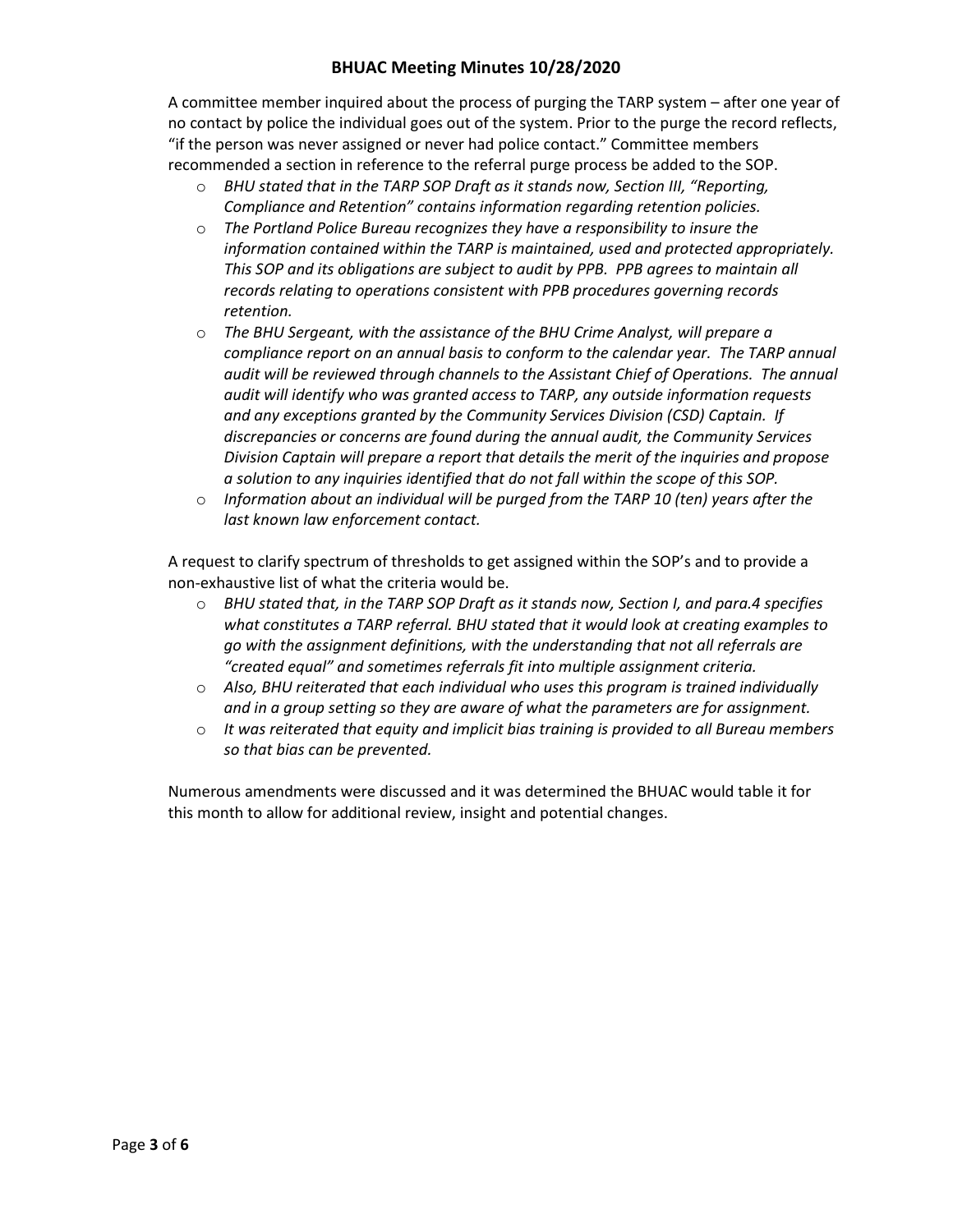## Presentation – Threat Assessment Referral Program (TARP) – Frank Silva

Main Points Discussed:

- What is threat assessment?
- What does the application do?
- Results/Outcomes of implementation

#### TARP –

Initially the definitions of reactive violence vs. targeted violence were presented and discussed. Specifically expanding upon the details of targeted violence which include: targeted focus on individuals, groups or locations, the person plans and prepares before engaging in the act(s) of violence, and the planning and preparation are often detectable which in turn provides an opportunity for disruption.

When assessing a potential threat for targeted violence it must be fact-based and focus on patterns of thinking and behavior – identifying or fixating on previous acts of terror. We call it leakage. Are they moving towards an attack on an identifiable target?

PPB Units ran into a lot of conflicts and overlap internally. When the system was created PPB had four units which received potential threat information, The Criminal Intelligence Unit, The Domestic Violence Reduction Unit, The Behavioral Health Unit, and The Youth Services Division. BHU identified the need for a more cohesive process and plan to synthesize this information. We did not have a way of actively managing this. Thus, a plan for a standardized repository was created.

PPB's Threat Assessment Process prior to the creation of TARP consisted of information often being placed in silos, not only with partners, but within the PPB itself. As it stood threat assessment referrals were often delayed or not in "real time," due to both reporting and human constraints.

PPB leveraged pre-existing technology to build an application (app) for threat referrals to be received and evaluated by the various PPB units to assess potential threats of targeted violence. The app is on every Mobile Data Terminal (MDT) and desktop in the organization; any member (sworn and/or civilian) can make a TARP referral. The app is designed to supplement a report, email, or phone call; while at the same time decrease patrol/operations duplication of work.

TARP Referral Assignment Process Overview:

- Step 1: App is opened on MDT or desktop
- Step 2: Referral is completed and sent to a queue
- Step 3: Notifications of referrals in queue are sent automatically
- Step 4: Triaging of referrals based on information in the queue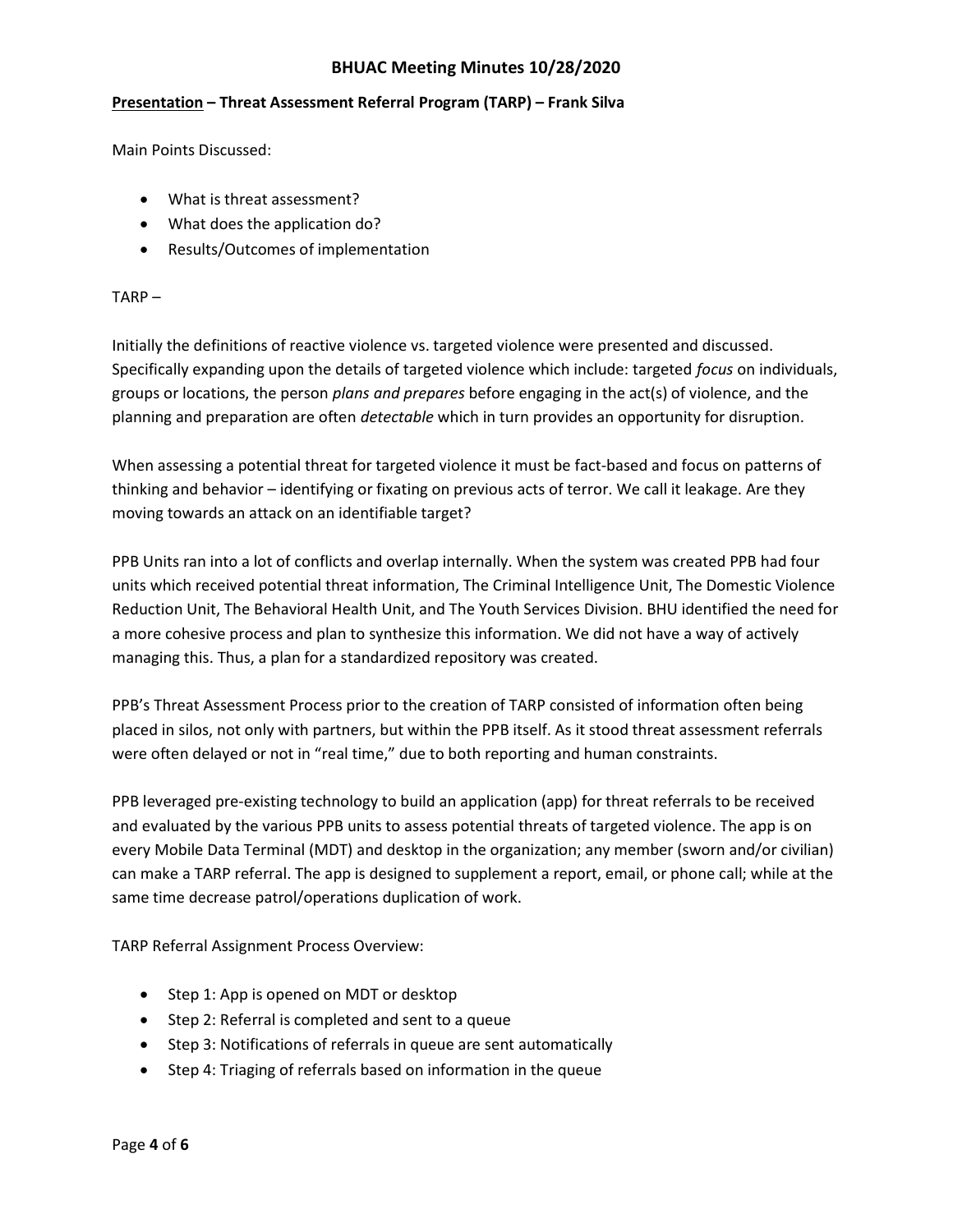Types of threats PPB uses with the TARP app were defined. These are provided to users to assist in the description of the threat/incident. They included:

- Violent delusions
- Threats against government
- Terroristic threats
- Workplace violence
- Stalking
- Intimate partner violence
- School violence
- Other (any threat which does not fit one of the above categories)

The work unit assigned is dependent upon which type of incident is chosen by the user and will automatically populate in the queue. TARP referrals can be shifted between PPB units and multiple units can work with a threat case. For example, if the mental health box was checked on the referral form and the terroristic threats box was checked, the sergeants of those work units will both be notified and collaborate to triage the assessment of the threat.

The anticipated benefits of the TARP app include:

- PPB members can easily communicate with the units that assess potential threats of targeted violence.
- "Real time" information of potential threats of targeted violence are efficiently triaged to the PPB units that assess threat.
- The TARP app automatically notifies *designated staff*, which expedites active measure campaigns.
- PPB has a central repository of referred threats that are more easily managed.

TARP Performance measures consist of:

**•** Efficiency

-Number of TARP referrals processed in a year -Amount of time (days) spent on referral -Reduction in report writing time for officers

**•** Effectiveness

-The percentage of TARP referrals that result in "Level Two" assessments -The percentage of repeat TARP referrals

 Workload -Number of TARP referrals received in a year -Number of individuals that received a TARP referral